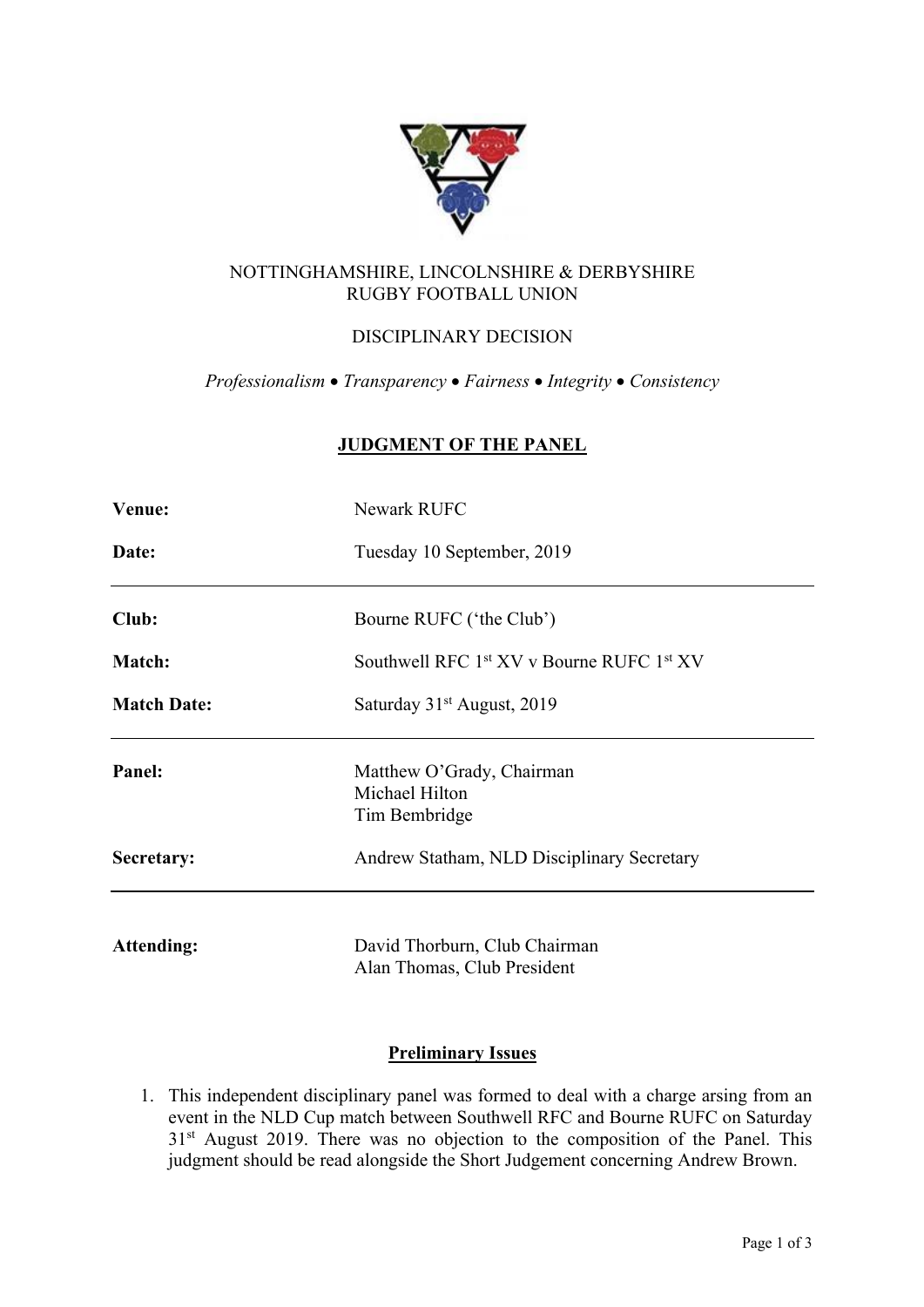#### **Charges and Pleas**

- 2. Nottinghamshire, Lincolnshire and Derbyshire Rugby Football Union ('the Union') charged the Club with having committed conduct prejudicial to the interests of the Game or Union, contrary to Rule 5.12 (although the charge was not correctly drafted, we have treated it as being amended appropriately).
- 3. The particulars of the charge against the Club were that:

"In the NLD Cup game between Bourne and Southwell played on Saturday 31st August 2019, Andrew Brown, a Bourne substitute, entered the field of play and participated in an on pitch brawl 16 minutes into the first half. Bourne RUFC failed to control their player, preventing him from entering the field of play without the permission of the referee."

4. Messrs Thorburn and Thomas, on behalf of the Club admitted the charge. The admission was accepted on the same factual basis as Mr. Brown's admission.

#### **Sanctions**

- 5. The Panel had the following mitigating features of the offending and the Club generally in mind: the Club were at an away fixture so their overall control was less than it would have been at a home fixture; Mr. Brown was not violent; this was an isolated episode during the match; there was a single person who was not controlled; the match was not abandoned; the Club is otherwise of good character; and the Club's officers were sincerely remorseful.
- 6. Sat against those factors were the following features: this was an important competitive Cup match; Mr. Brown's conduct likely increased temperatures during a fractious moment in the game; and there is a need for a strong deterrent to unauthorised nonplaying participants entering the field of play at all times, but especially when confrontations occur.
- 7. The Panel imposed the following sanctions on the Club:
	- a) Bourne RUFC is disqualified from all Senior Cup rugby for the 2019-20 season.
	- b) This sanction is suspended until the end of the 2019-20 season and will be activated if there is an offence by the Club of an abandoned game for which it has culpability and/or a failure to control its players or Club members ('**the activation event**').
	- c) In the event the Club is no longer competing in the NLD Cup at the time the activation event occurs, or it loses the Cup match in which the activation event occurs, then the Club will automatically be deducted 8 League points.
	- d) This points deduction shall otherwise be treated as suspended until the end of the 2019-20.
	- e) Fine of £200. The fine is to be paid to Wooden Spoon.